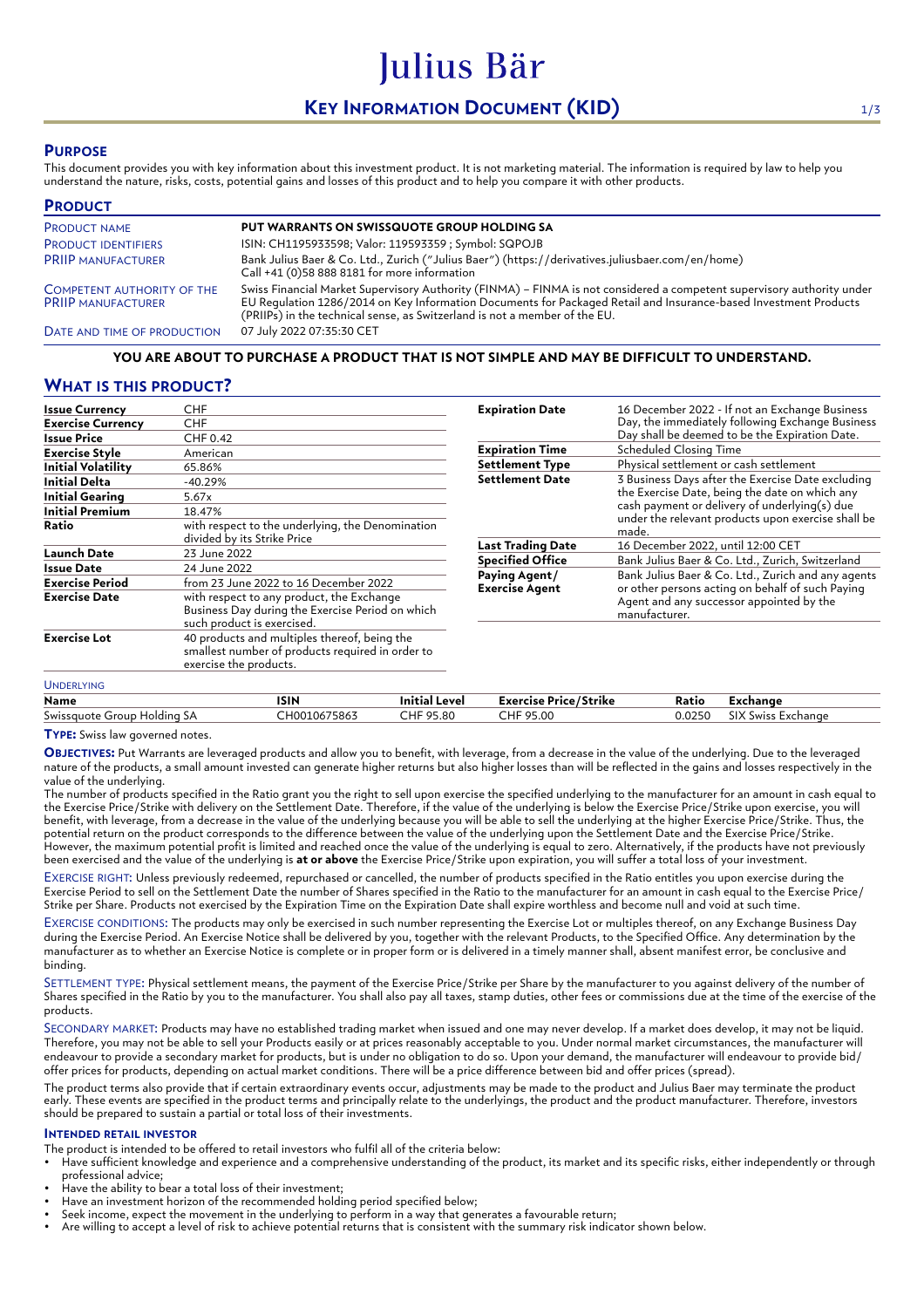# **WHAT ARE THE RISKS AND WHAT COULD I GET IN RETURN?**

## **RISK INDICATOR**



Lower risk Higher risk

The risk indicator assumes you keep the product until maturity. The actual risk can vary significantly if you cash in at an early stage and you may get back less. You may not be able to sell your product easily or may have to sell at a price that significantly impacts on how much you get back.

The summary risk indicator is a guide to the level of risk of this product compared to other products. It shows how likely it is that the product will lose money because of movements in the markets or because Julius Baer is not able to pay you.

Julius Baer has classified this product as 7 out of 7, which is the highest risk class. This rates the potential losses from future performance at a very high level, and poor market conditions are very unlikely to impact Julius Baer's capacity to pay you.

#### **Be aware of currency risk. If the currency of your account is different to that of this product, you will be exposed to currency risk, so the final return you will get depends on the exchange rate between the two currencies. This risk is not considered in the indicator shown above.**

In the event of physical delivery of the underlying on termination of the product, you may incur a loss if the value of the underlying decreases between termination of the product and the date when it is credited to your securities account.

This product does not include any protection from future market performance, so you could lose some or all of your investment.

If Julius Baer is not able to pay you what is owed, you could lose your entire investment.

#### **PERFORMANCE SCENARIOS**

**Market developments in the future cannot be accurately predicted. The scenarios shown are only an indication of some of the possible outcomes based on recent returns. Actual returns could be lower.**

| Investment: CHF 10,000                                                                                 |                                                                           | 16 December 2022<br>(Recommended holding period) |
|--------------------------------------------------------------------------------------------------------|---------------------------------------------------------------------------|--------------------------------------------------|
| <b>Stress scenario</b>                                                                                 | What you might get back after costs<br>Percentage return (not annualised) | <b>CHF 0.00</b><br>$-100.00\%$                   |
| Unfavorable scenario                                                                                   | What you might get back after costs<br>Percentage return (not annualised) | <b>CHF 0.00</b><br>$-100.00\%$                   |
| Moderate scenario                                                                                      | What you might get back after costs<br>Percentage return (not annualised) | CHF 813.85<br>-91.86%                            |
| What you might get back after costs<br><b>Favorable scenario</b><br>Percentage return (not annualised) |                                                                           | CHF 21,260.83<br>112.61%                         |

This table shows the money you could get back during the lifetime of this product under different scenarios, assuming that you invest CHF 10,000. The scenarios shown illustrate how your investment could perform. You can compare them with the scenarios of other products.

The scenarios presented are an estimate of future performance based on evidence from the past on how the value of this investment varies, and are not an exact indicator. What you get will vary depending on how the market performs and how long you keep the product. The stress scenario shows what you might get back in extreme market circumstances, and it does not take into account the situation where Julius Baer may not be able to pay you.

This product cannot be easily cashed in. This means it is difficult to estimate how much you would get back if you cash in before maturity. You will either be unable to cash in early or you will have to pay high costs or make a large loss if you do so.

The figures shown include all the costs of the product itself, but may not include all the costs that you pay to your advisor or distributor. The figures do not take into account your personal tax situation, which may also affect how much you get back.

# **WHAT HAPPENS IF JULIUS BAER IS UNABLE TO PAY OUT?**

You are exposed to the risk that Julius Baer might be unable to meet its obligations in connection with the product for instance in the event of bankruptcy or an official directive for resolution action. This may materially adversely affect the value of the product and could lead to you losing some or all of your investment in the product. The product is not a deposit and as such is not covered by any deposit protection scheme.

# **WHAT ARE THE COSTS?**

The Reduction in Yield (RIY) shows what impact the total costs you pay will have on the investment return you might get. The total costs take into account one-off, ongoing and incidental costs.

The amounts shown here are the cumulative costs of the product itself, for the indicated holding period(s). They include potential early exit penalties. The figures assume you invest CHF 10,000. The figures are estimates and may change in the future.

| <b>COST OVER TIME</b>  |                                                             |  |
|------------------------|-------------------------------------------------------------|--|
| Investment: CHF 10,000 | If you cash in at the end of the recommended holding period |  |
| Total costs            | CHF 0.06                                                    |  |
| Impact on return (RIY) | 0.00%                                                       |  |

The reduction in yield shown in the above table is not annualised, which means it may not be comparable to the reduction in yield values shown in other key information documents.

The costs shown in the table above represent how much the expected costs of the product would affect your return, assuming the product performs in line with the moderate performance scenario.

The person selling you or advising you about this product may charge you other costs. If so, this person will provide you with information about these costs, and show you the impact that all costs will have on your investment over time.

#### **COMPOSITION OF COSTS** The table below shows:

• The impact of the different types of costs on the investment return you might get at the end of the recommended holding period.

The meaning of the different cost categories.

**The table shows the impact on return.**

| One-off costs    | Entry costs         | 0.00% | The impact of the costs already included in the price.              |
|------------------|---------------------|-------|---------------------------------------------------------------------|
|                  | Exit costs          | 0.00% | The impact of the costs of exiting your investment when it matures. |
| Ongoing costs    | Transaction costs   |       | N/A                                                                 |
|                  | Other ongoing costs |       | N/A                                                                 |
| Incidental costs | Performance fee     |       | N/A                                                                 |